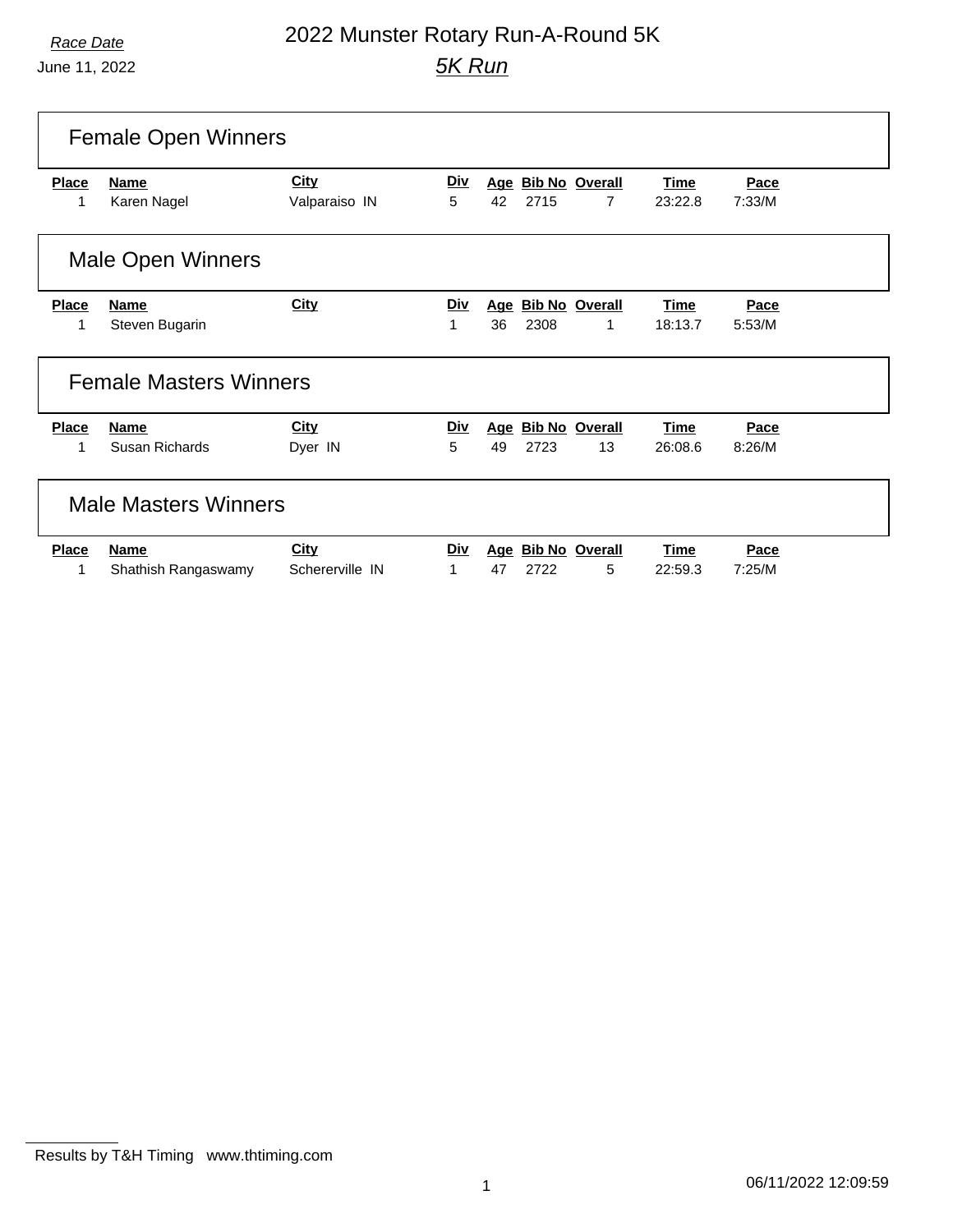# *Race Date* 2022 Munster Rotary Run-A-Round 5K *5K Run*

| Female 8 and Under                                      |                         |                 |                |              |                          |                        |                    |  |
|---------------------------------------------------------|-------------------------|-----------------|----------------|--------------|--------------------------|------------------------|--------------------|--|
| <b>Place</b><br><b>Name</b><br>$1$ *<br>Olivia Augustyn | City<br>Schererville IN | <u>Div</u><br>1 | 8              | 2644         | Age Bib No Overall<br>24 | <b>Time</b><br>27:59.9 | Pace<br>9:02/M     |  |
| 2 * Gracelynn Taylor                                    | Lowell IN               | 1               | $\overline{7}$ | 2746         | 28                       | 29:21.4                | 9:28/M             |  |
| Male 1 to 8                                             |                         |                 |                |              |                          |                        |                    |  |
| <b>Place</b><br>Name<br>$1*$<br>John Panaggio           | <b>City</b>             | <u>Div</u><br>1 | 5              | 2317         | Age Bib No Overall<br>54 | <b>Time</b><br>47:00.8 | Pace<br>15:10/M    |  |
| Female 9 to 10                                          |                         |                 |                |              |                          |                        |                    |  |
| <b>Place</b><br><b>Name</b><br>$1 *$                    | City                    | <u>Div</u>      |                |              | Age Bib No Overall       | <b>Time</b>            | Pace               |  |
| Samantha Kietzman<br>2 * Caroline Rinas                 | Hobart IN<br>Hobart IN  | 1<br>1          | 10<br>10       | 2700<br>2726 | 34<br>58                 | 32:20.1<br>49:57.3     | 10:26/M<br>16:07/M |  |
| Male 9 to 10                                            |                         |                 |                |              |                          |                        |                    |  |
| <b>Place</b><br><b>Name</b><br>$1*$                     | <b>City</b>             | <u>Div</u><br>1 | 9              | 2318         | Age Bib No Overall<br>19 | <b>Time</b><br>26:58.9 | Pace<br>8:42/M     |  |
| Danny Panaggio<br>$2^*$<br>Zachary Lohmann              | Lowell IN               | 1               | 9              | 2706         | 38                       | 33:14.2                | 10:43/M            |  |
| <b>Ethan Marks</b><br>$3 *$                             |                         | 1               | 10             | 2316         | 45                       | 41:44.9                | 13:28/M            |  |
| Finny Cashman<br>4                                      | Munster IN              | 1               | 10             | 2658         | 47                       | 41:55.8                | 13:32/M            |  |
| 5<br><b>Bryson Culbreth</b>                             | Demotte IN              | 1               | 10             | 2667         | 52                       | 46:40.7                | 15:03/M            |  |
| Female 11 to 12                                         |                         |                 |                |              |                          |                        |                    |  |
| <b>Place</b><br><b>Name</b>                             | <b>City</b>             | <b>Div</b>      |                |              | Age Bib No Overall       | <b>Time</b>            | <b>Pace</b>        |  |
| * Abigail Rinas                                         | Hobart IN               | $\mathbf{1}$    | 12             | 2725         | 32                       | 31:54.4                | 10:18/M            |  |
| Male 11 to 12                                           |                         |                 |                |              |                          |                        |                    |  |
| <b>Name</b><br><b>Place</b>                             | City                    | <u>Div</u>      |                |              | Age Bib No Overall       | <b>Time</b>            | Pace               |  |
| 1 * Logan Downs                                         | Crown Point IN          | 1               | 11             | 2674         | 22                       | 27:12.9                | 8:47/M             |  |
| 2 * Keegan Harty                                        | Lowell IN               | 1               | 11             | 2689         | 30                       | 30:59.7                | 10:00/M            |  |
| Female 13 to 14                                         |                         |                 |                |              |                          |                        |                    |  |
| <b>Place</b><br><b>Name</b><br>1 * Amanda Guthrie       | City<br>Hobart IN       | <u>Div</u>      | 13             | 2687         | Age Bib No Overall<br>16 | <b>Time</b><br>26:29.9 | Pace<br>8:33/M     |  |
|                                                         |                         | 1               |                |              |                          |                        |                    |  |

Results by T&H Timing www.thtiming.com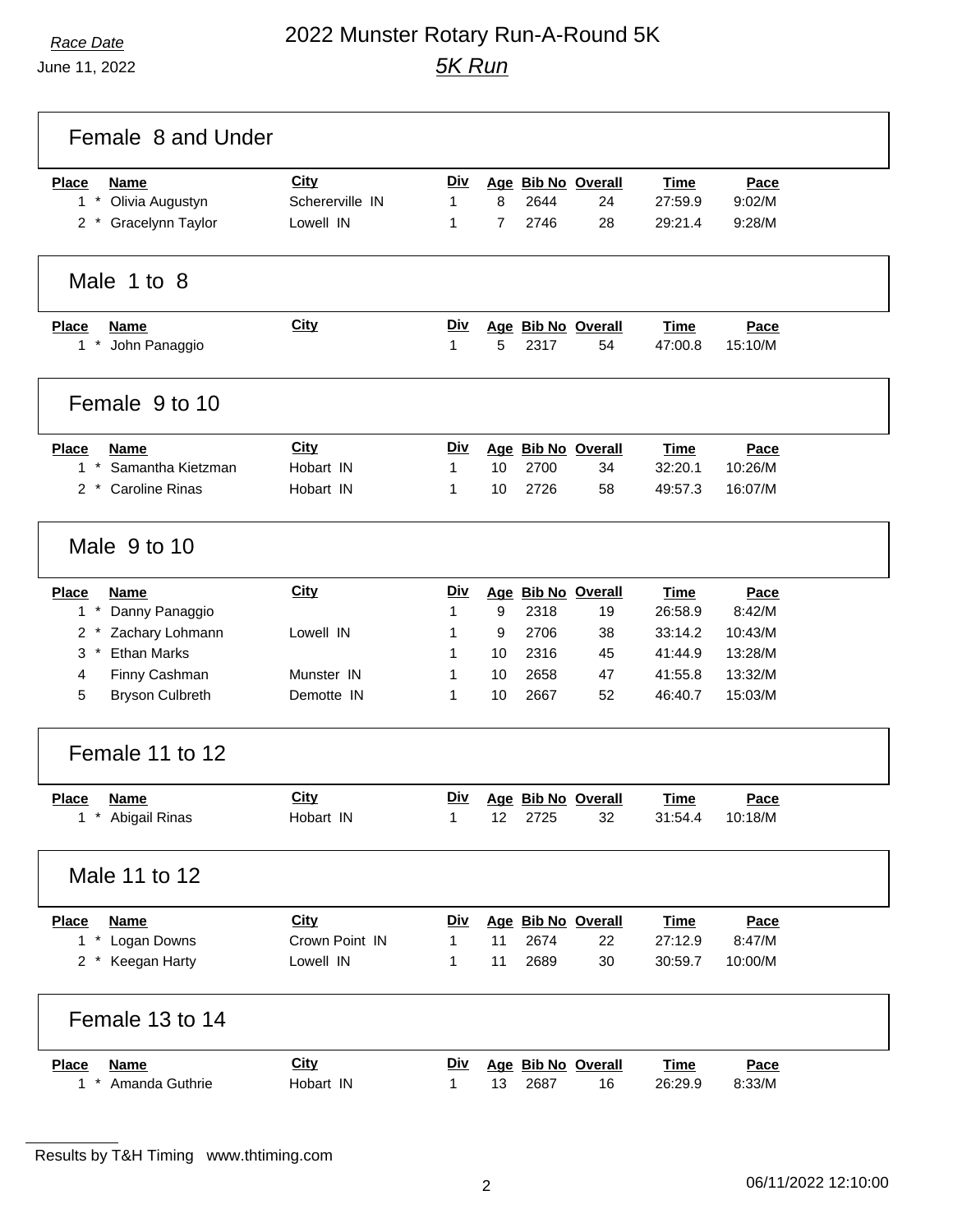# *Race Date* 2022 Munster Rotary Run-A-Round 5K *5K Run*

| Female 13 to 14                                      |                              |                            |          |              |                          |                        |                    |  |
|------------------------------------------------------|------------------------------|----------------------------|----------|--------------|--------------------------|------------------------|--------------------|--|
| <b>Name</b><br><b>Place</b><br>2 * Lilly Culbreth    | <b>City</b><br>Demotte IN    | <b>Div</b><br>$\mathbf{1}$ | 14       | 2669         | Age Bib No Overall<br>17 | <b>Time</b><br>26:34.8 | Pace<br>8:34/M     |  |
| Male 15 to 18                                        |                              |                            |          |              |                          |                        |                    |  |
| <b>Place</b><br><b>Name</b>                          | City                         | Div                        |          |              | Age Bib No Overall       | <b>Time</b>            | Pace               |  |
| 1 * Abraham Blaesing                                 | Munster IN                   | 1                          | 18       | 2649         | 2                        | 18:27.1                | 5:57/M             |  |
| 2 * Aidan Ilic                                       | Dyer IN                      | 1                          | 16       | 2695         | 3                        | 19:15.4                | 6:13/M             |  |
| 3 * Noah Villarreal                                  | Munster IN                   | 1                          | 17       | 2753         | 4                        | 20:08.2                | 6:30/M             |  |
| Female 25 to 29                                      |                              |                            |          |              |                          |                        |                    |  |
| <b>Place</b><br><b>Name</b>                          | <b>City</b>                  | Div                        |          |              | Age Bib No Overall       | Time                   | Pace               |  |
| $1 *$<br>Jaclyn Witzke                               | Dyer IN                      | $\mathbf 1$                | 26       | 2756         | 56                       | 47:50.4                | 15:26/M            |  |
| Female 30 to 34                                      |                              |                            |          |              |                          |                        |                    |  |
| <b>Place</b><br><b>Name</b>                          | <b>City</b>                  | <b>Div</b>                 |          |              | Age Bib No Overall       | <b>Time</b>            | Pace               |  |
| 1 * April Connor                                     | Highland IN                  | 1                          | 34       | 2662         | 51                       | 45:50.6                | 14:47/M            |  |
| Male 30 to 34                                        |                              |                            |          |              |                          |                        |                    |  |
| <b>Place</b><br><b>Name</b>                          | City                         | <u>Div</u>                 |          |              | Age Bib No Overall       | <b>Time</b>            | Pace               |  |
| <b>Matthew Rupert</b><br>$1*$                        | Dyer IN                      | 1                          | 32       | 2737         | 21                       | 27:10.9                | 8:46/M             |  |
| Joseph Cedano<br>$2^*$                               | Crown Point IN               | 1                          | 33       | 2659         | 31                       | 31:20.9                | 10:07/M            |  |
| Female 35 to 39                                      |                              |                            |          |              |                          |                        |                    |  |
| <b>Place</b><br><b>Name</b>                          | <b>City</b>                  | <u>Div</u>                 |          |              | Age Bib No Overall       | <b>Time</b>            | Pace               |  |
| 1 * Andrea Fernandez                                 |                              | 1                          | 36       | 2313         | 11                       | 25:13.5                | 8:08/M             |  |
| 2 * Amanda Panaggio                                  |                              | 1                          | 38       | 2320         | 27                       | 29:11.4                | 9:25/M             |  |
| Elise Oberman<br>3<br>$\star$<br>Amy Blue            | Schererville IN              | 1                          | 36       | 2718         | 40                       | 35:00.8                | 11:18/M            |  |
| 4<br>Jaime Caldwell<br>5                             | Munster IN<br>Crown Point IN | 1<br>1                     | 38<br>39 | 2650<br>2656 | 46<br>55                 | 41:54.9<br>47:02.8     | 13:31/M<br>15:11/M |  |
|                                                      |                              |                            |          |              |                          |                        |                    |  |
| Male 35 to 39                                        |                              |                            |          |              |                          |                        |                    |  |
| <b>Place</b><br><b>Name</b><br>$1*$<br>Matt Mallonee | <b>City</b><br>Highland IN   | <u>Div</u><br>5            | 36       | 2709         | Age Bib No Overall<br>6  | <b>Time</b><br>23:09.2 | Pace<br>7:28/M     |  |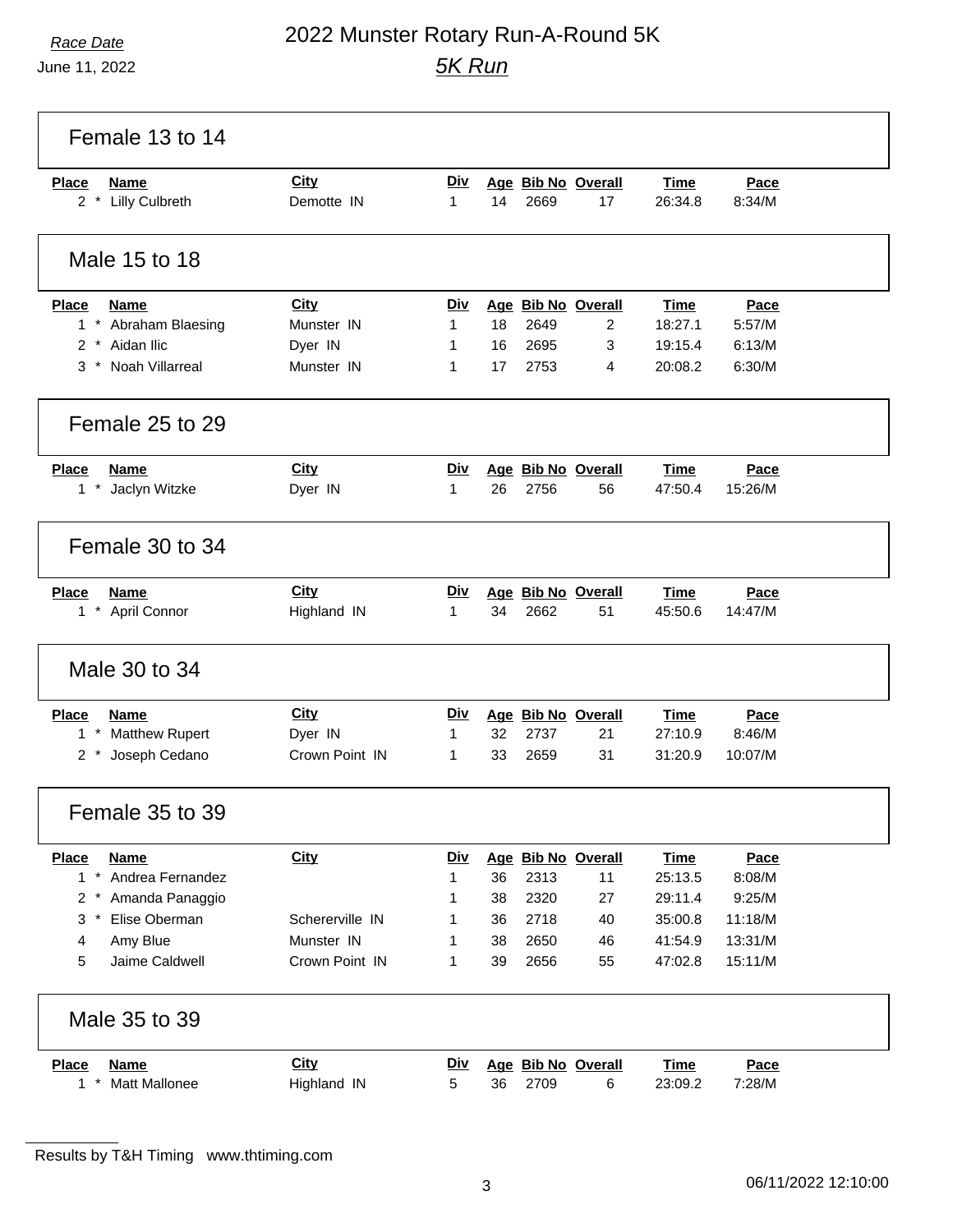# *Race Date* 2022 Munster Rotary Run-A-Round 5K *5K Run*

| <b>Place</b><br>Name          | City           | Div          |    |      | Age Bib No Overall | <b>Time</b> | Pace        |
|-------------------------------|----------------|--------------|----|------|--------------------|-------------|-------------|
| $2 *$<br>Shannon Campbell     | Highland IN    | 1            | 39 | 2657 | 10                 | 24:17.2     | 7:50/M      |
| <b>Steve Lanier</b><br>$3*$   |                | 1            | 39 | 2314 | 15                 | 26:18.8     | 8:29/M      |
| Nathan Connor<br>4            | Highland IN    | 1            | 35 | 2663 | 41                 | 36:48.9     | 11:53/M     |
| Female 40 to 44               |                |              |    |      |                    |             |             |
| <b>Place</b><br><b>Name</b>   | <b>City</b>    | Div          |    |      | Age Bib No Overall | <b>Time</b> | Pace        |
| $1*$<br>Jennifer Anderson     | Munster IN     | $\mathbf{1}$ | 44 | 2643 | 18                 | 26:38.4     | 8:36/M      |
| Angie Rushing<br>$2^*$        | Hobart IN      | 5            | 44 | 2738 | 26                 | 28:39.7     | 9:15/M      |
| Male 40 to 44                 |                |              |    |      |                    |             |             |
| <b>Place</b><br><b>Name</b>   | <b>City</b>    | Div          |    |      | Age Bib No Overall | <b>Time</b> | Pace        |
| $1 *$<br>Roger Taylor         | Lowell IN      | 5            | 43 | 2747 | 8                  | 23:56.9     | 7:44/M      |
| Daniel Altman<br>2<br>$\star$ | Orland Park IL | 1            | 41 | 2642 | 39                 | 34:03.4     | 10:59/M     |
| Daniel Panaggio<br>$3*$       |                | 1            | 40 | 2319 | 53                 | 47:00.5     | 15:10/M     |
| Female 45 to 49               |                |              |    |      |                    |             |             |
| <b>Place</b><br><b>Name</b>   | City           | Div          |    |      | Age Bib No Overall | <b>Time</b> | Pace        |
| <b>Cindt Altryek</b><br>$1*$  |                | 1            | 46 | 2315 | 50                 | 45:42.3     | 14:45/M     |
| Samatha Ilic<br>$2 *$         |                | 1            | 45 | 2312 | 59                 | 56:18.3     | 18:10/M     |
| Male 45 to 49                 |                |              |    |      |                    |             |             |
| Place<br><b>Name</b>          | City           | Div          |    |      | Age Bib No Overall | <b>Time</b> | Pace        |
| 1 * John Bodnar               | Highland IN    | 1            | 49 | 2651 | 49                 | 44:05.8     | 14:14/M     |
| Female 50 to 54               |                |              |    |      |                    |             |             |
| <b>Place</b><br><b>Name</b>   | <b>City</b>    | <u>Div</u>   |    |      | Age Bib No Overall | <b>Time</b> | <b>Pace</b> |
| 1 * Hope Gonzalez             | Portage IN     | 5            | 51 | 2683 | 33                 | 32:13.6     | 10:24/M     |
| 2 * Grace Garcia              | Chicago IL     | 1            | 54 | 2681 | 42                 | 38:01.8     | 12:16/M     |
| Male 50 to 54                 |                |              |    |      |                    |             |             |
| <b>Name</b><br><b>Place</b>   | <b>City</b>    | <u>Div</u>   |    |      | Age Bib No Overall | <b>Time</b> | Pace        |
| 1 * David Hampton             |                | 1            | 54 | 2306 | 9                  | 23:58.5     | 7:44/M      |

Results by T&H Timing www.thtiming.com